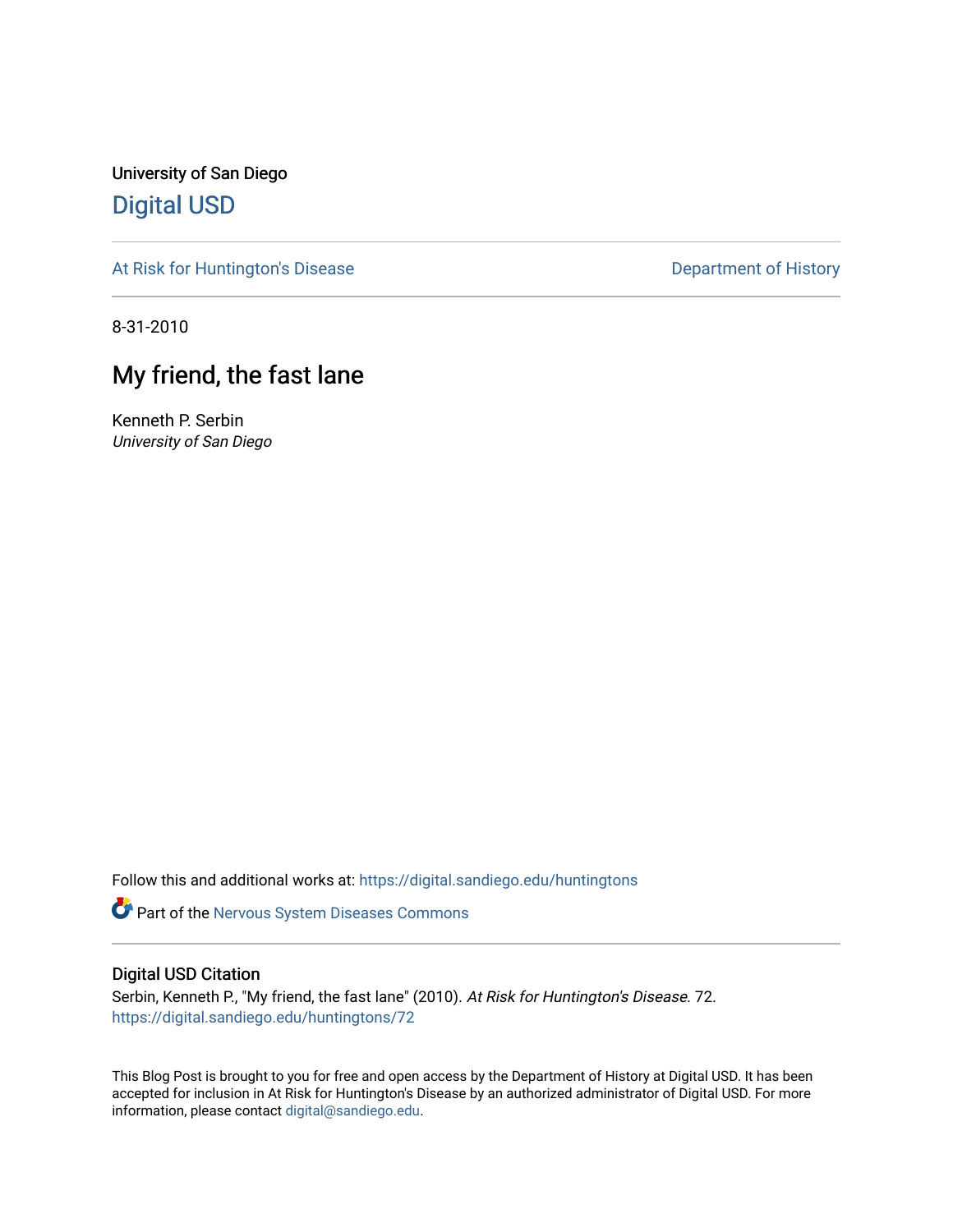# [At Risk for Huntington's Disease](http://curehd.blogspot.com/)

*HD is a genetically caused brain disorder that causes uncontrollable bodily movements and robs people's ability to walk, talk, eat, and think. The final result is a slow, ugly death. Children of parents with HD have a 50-50 chance of inheriting the disease. There is no cure or treatment.*

## Blog Archive

- $\blacktriangleright$  [2021](http://curehd.blogspot.com/2021/)(12)
- $2020(16)$  $2020(16)$
- $-2019(19)$  $-2019(19)$  $-2019(19)$
- $\blacktriangleright$  [2018](http://curehd.blogspot.com/2018/) (16)
- $2017(14)$  $2017(14)$
- $2016(13)$  $2016(13)$
- $\blacktriangleright$  [2015](http://curehd.blogspot.com/2015/) (24)
- $\blacktriangleright$  [2014](http://curehd.blogspot.com/2014/) (24)
- $\blacktriangleright$  [2013](http://curehd.blogspot.com/2013/) (30)
- $\blacktriangleright$  [2012](http://curehd.blogspot.com/2012/) (26)
- $\blacktriangleright$  [2011](http://curehd.blogspot.com/2011/) (33)
- $\sqrt{2010(26)}$  $\sqrt{2010(26)}$  $\sqrt{2010(26)}$ 
	- [►](javascript:void(0)) [December](http://curehd.blogspot.com/2010/12/) (4)
	- [►](javascript:void(0)) [November](http://curehd.blogspot.com/2010/11/) (1)
	- [►](javascript:void(0)) [October](http://curehd.blogspot.com/2010/10/) (2)
	- $\blacktriangleright$  [September](http://curehd.blogspot.com/2010/09/) (3)
	- [▼](javascript:void(0)) [August](http://curehd.blogspot.com/2010/08/) (2) My [friend,](http://curehd.blogspot.com/2010/08/my-friend-fast-lane.html) the fast lane Traveling across America, [togetherness](http://curehd.blogspot.com/2010/08/traveling-across-america-togetherness.html) and memories
	- $\blacktriangleright$  [June](http://curehd.blogspot.com/2010/06/) (2)
	- $\blacktriangleright$  [May](http://curehd.blogspot.com/2010/05/) (3)
	- $\blacktriangleright$  [April](http://curehd.blogspot.com/2010/04/) (2)
	- $\blacktriangleright$  [March](http://curehd.blogspot.com/2010/03/) (2)
	- [►](javascript:void(0)) [February](http://curehd.blogspot.com/2010/02/) (2)
	- $\blacktriangleright$  [January](http://curehd.blogspot.com/2010/01/) (3)
- $2009(21)$  $2009(21)$
- $2008(7)$  $2008(7)$
- $2007(7)$  $2007(7)$
- $2006(4)$  $2006(4)$
- $2005(17)$  $2005(17)$

#### About Me **GENE [VERITAS](https://www.blogger.com/profile/10911736205741688185)**

View my [complete](https://www.blogger.com/profile/10911736205741688185) profile

## HD Links

[Huntington's](http://www.hdsa.org/) Disease Society of America

#### TUESDAY, AUGUST 31, 2010

### My friend, the fast lane

Living at risk for Huntington's disease often leaves me deeply anguished. My mother was diagnosed with HD in 1995, and I tested positive in 1999. For 15 long years I have worried about whether I will repeat her hellish experience of losing the ability to walk, talk, think, and swallow. Everybody with the HD gene eventually develops the disease, which is fatal. My mother died in 2006 at the age of 68. I'm 50 now, and time is closing in.

I've learned to cope in many ways. I've adapted emotionally  $-$  so far  $-$  to the idea of getting HD, and I've balanced my fear of HD with the demands, strategies, and joys of life (work, insurance, and family, for instance). A good part of the past year I spent preparing for a month-long crosscountry car trip with my wife and daughter – our "miracle child," who tested negative for HD in the womb – in order to enjoy our time together before I develop symptoms. We had a great time ([click here](http://curehd.blogspot.com/2010/08/traveling-across-america-togetherness.html) to read more).

#### **The importance of exercise**

Exercise is another way of coping. Perhaps it even delays the onset of symptoms.

One of my HD heroes is Bryan Medrano, a triathlete and the 2004 "Person of the Year" of the Huntington's Disease Society of America (HDSA). I met Bryan several years ago when he was in San Diego for a kickoff party in honor of him and three other Californians who biked across the country in one just one week in order to raise research funds. I learned that Bryan was gene-positive. I admired the way he trained to stave off symptoms and to raise awareness about HD.

Next to Bryan I've been a couch potato. I get in 30 minutes of focused daily exercise. I usually take a brisk two-mile walk. For a while I took hour-long bike rides up and down the hills of our San Diego neighborhood. For about a year I also worked out once a week on the weight machines at the nearby YMCA. For a few years I also worked out on an elliptical machine in our living room. I also spend 15-30 minutes per day stretching.

I know I need to do more. Dr. LaVonne Goodman, the founder of [Huntington's Disease Drug Works](http://hddrugworks.org/), recommended that I put in an hour of aerobic exercise seven days a week. I'll admit, though, that sometimes I'm lazy or too busy, so I rarely get beyond 45 minutes.

#### **The Obama stimulus pool**

Over the past year I've rediscovered swimming.

Thanks to my wife's persistence, in 2009 we built a [swimming pool](http://curehd.blogspot.com/2009/04/in-time-of-crisis-best-investment-of.html) in our back yard. I call it "the Obama stimulus pool," because, thanks to President Barack Obama's efforts early on to lower interest rates and get the economy going, we were able to refinance our home with an interest rate of just 4.375 percent and take out \$75,000 for the pool and related home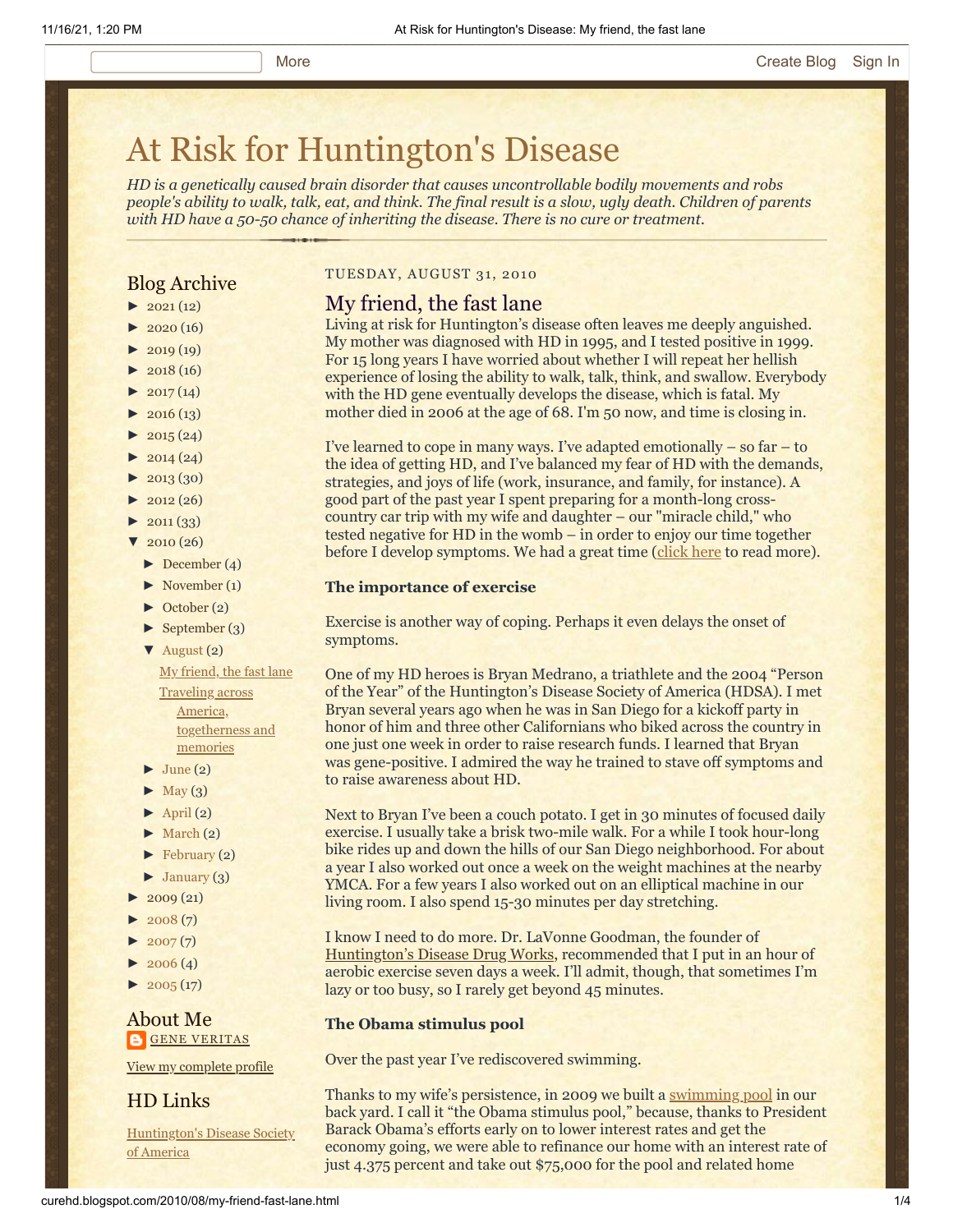[International](http://www.huntington-assoc.com/) Huntington **Association** [Huntington's](http://hddrugworks.org/) Disease Drug **Works** [Huntington's](http://www.hdlighthouse.org/) Disease **Lighthouse [Hereditary](http://www.hdfoundation.org/) Disease Foundation** [Huntington's](http://www.hdac.org/) Disease Advocacy Center Thomas [Cellini Huntington's](http://www.ourtchfoundation.org/) **Foundation** HDSA Orange County (CA) **[Affiliate](http://www.hdsaoc.org/)** HD Free with [PGD!](http://www.hdfreewithpgd.com/) [Stanford](http://www.stanford.edu/group/hopes/) HOPES Earth Source [CoQ10,](http://www.escoq10.com/) Inc.

## HD Blogs and Individuals

Chris Furbee: [Huntingtons](http://www.huntingtonsdance.org/) Dance Angela F.: Surviving [Huntington's?](http://survivinghuntingtons.blogspot.com/) Heather's [Huntington's](http://heatherdugdale.angelfire.com/) Disease Page

items such as solar heating and decking.

I like to tell friends that when the history of the recovery from our current recession is someday written, economists will identify our pool project as the turning point.

My wife mainly wanted the pool for get-togethers with friends and our daughter's play dates. My wife reasoned that it was better to have our daughter within view than off somewhere else as she heads into the challenging teen years. While the kids play, we can read or work on our laptops or join in the fun.

## **Laps in the back yard**

I investigated another very practical benefit: how to set up the pool for the best workout possible.

Our yard was too small for a lap pool. So I started to research alternatives such as a swim tether (holding the swimmer in place with a line) and swim jets (a stream of bubbles). I concluded that neither would give me the kind of challenging, natural workout I wanted.

Years ago I had also heard of a company called [Endless Pools.](http://www.endlesspools.com/) I received some of their promotional DVDs in the mail, but the estimated price of around \$20,000 seemed too much for a small pool that could be used only for swimming laps in place.

More recently, however, the company developed a product called Fastlane, a motor that can be installed in a new or existing pool.

## **A 52-speed motor**

From my research I learned that the Fastlane did the best job of recreating the actual conditions of swimming. The Fastlane created a *current* in the pool, not bothersome, dispersing bubbles. The company arranged for me to try out one of its devices at another customer's home. This gentleman, a Masters swimmer, and his wife graciously allowed my daughter and me to swim in their pool with the Fastlane.

The two horsepower motor operates at 52 speeds (!), allowing for a wide range of swimming abilities.

I was hooked! So the additional \$5,000 for the device and installation by our pool contractor has been worth it. (Click on the 'play' button below to watch a video of me with the Fastlane.)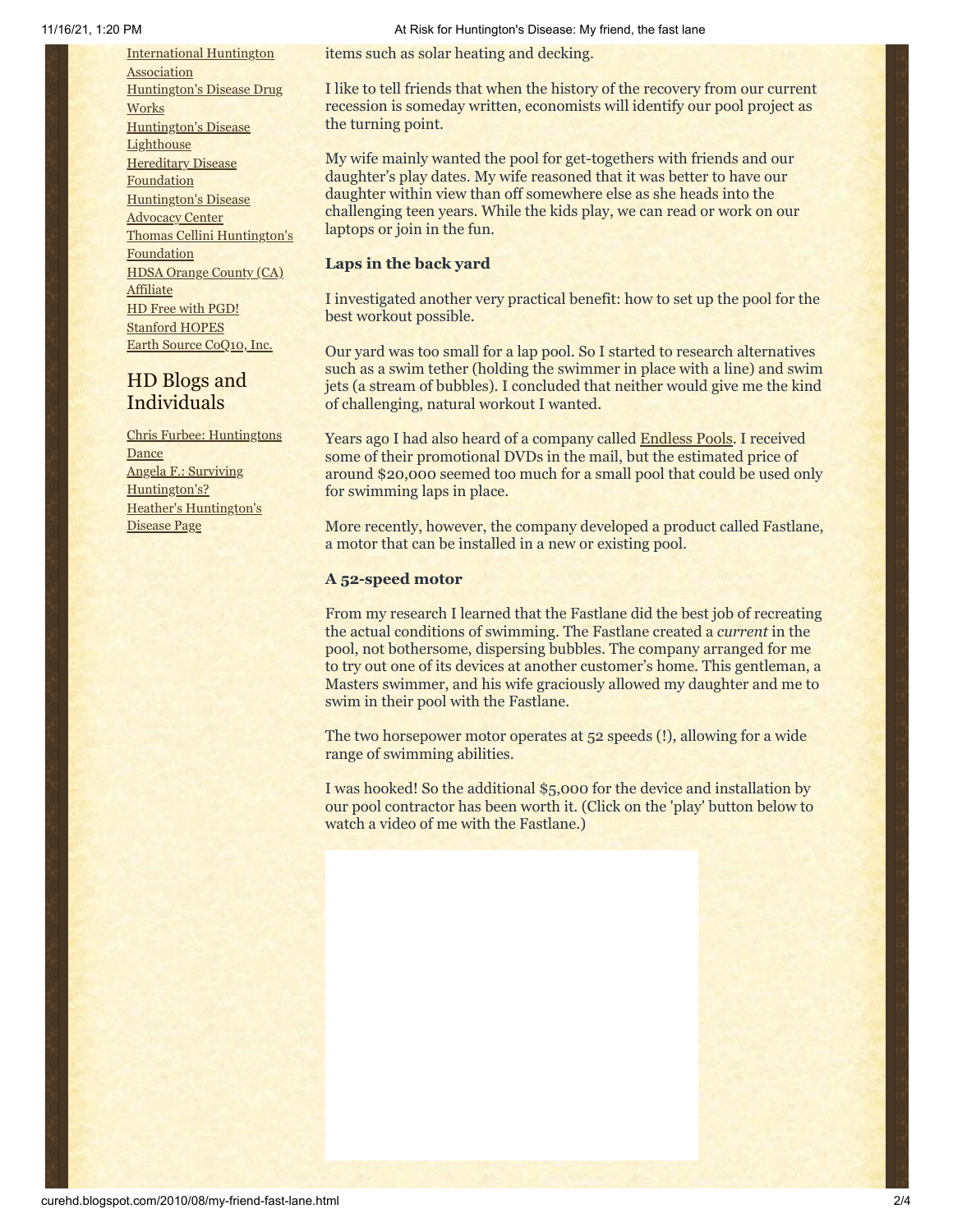#### **My relationship with water**

The physical benefits of swimming are well-known. It's a great aerobic exercise that involves the whole body and doesn't stress joints as with running or require an uncomfortable position (for me, at least) as with bicycle riding.

Life emerged from water, and to return to water helps me reconnect with nature. The water envelops me as if to protect, and at the same time I must work against it to keep up with the current.

I have an especially complex relationship with swimming pools. When I was about four, my mother took me and my little sister to the pool in our apartment complex. I was floating around in a circular rescue tube. Suddenly I flipped over and was upside down in the water. I didn't know how to swim, and I started thrashing about in the struggle to right myself.

What's worse, the lifeguard wasn't paying attention.

Somehow, I came back up on my own.

I had swallowed some water and was coughing and crying as I came out of the pool. I kneeled down and hid between my mother's legs and under the towel she had draped over her knees.

I didn't develop a phobia for water or pools, but I do frequently remember the sensation of helplessness and the subsequent safety I felt under my mom's towel.

#### **Swimming and HD**

Recently I've thought even more about this incident because of how helpless my own mother became when struck with Huntington's disease.

I now return to the water to seek strength against her attacker and mine. Getting in shape, working the heart and muscles, bathing the brain with oxygen and its protective elements – these are my goals when I get into the water.

The Fastlane is my friend.

As its motor hums and relentlessly pushes water at me, I work out my frustrations. Swimming helps me to put the relatively minor but often irksome problems of daily life into perspective.

And rather than fight with people I know who live in denial of HD or fail to understand the need to draw our community closer, I think of accelerating my pace so that my fingertips can reach the edge of the Fastlane. Anger becomes energy, and sadness becomes exhaustion.

When the anguish is worst, swimming makes me feel alive and vital, knowing that for the moment I am still okay and without symptoms.

On those special days the thrill of the swim and the flow of oxygen bring me to a state of exhilaration and optimism about my work as an HDSA activist and the collective search for treatments and a cure.

The Fastlane and I don't ever talk, but together we're building hope.

| Posted by <u>Gene Veritas</u> at <u>9:57 PM</u> M M B H A |  |  |  |  |  |  |
|-----------------------------------------------------------|--|--|--|--|--|--|
| Labels: at risk, gene-positive, Huntington's disease      |  |  |  |  |  |  |

2 comments: